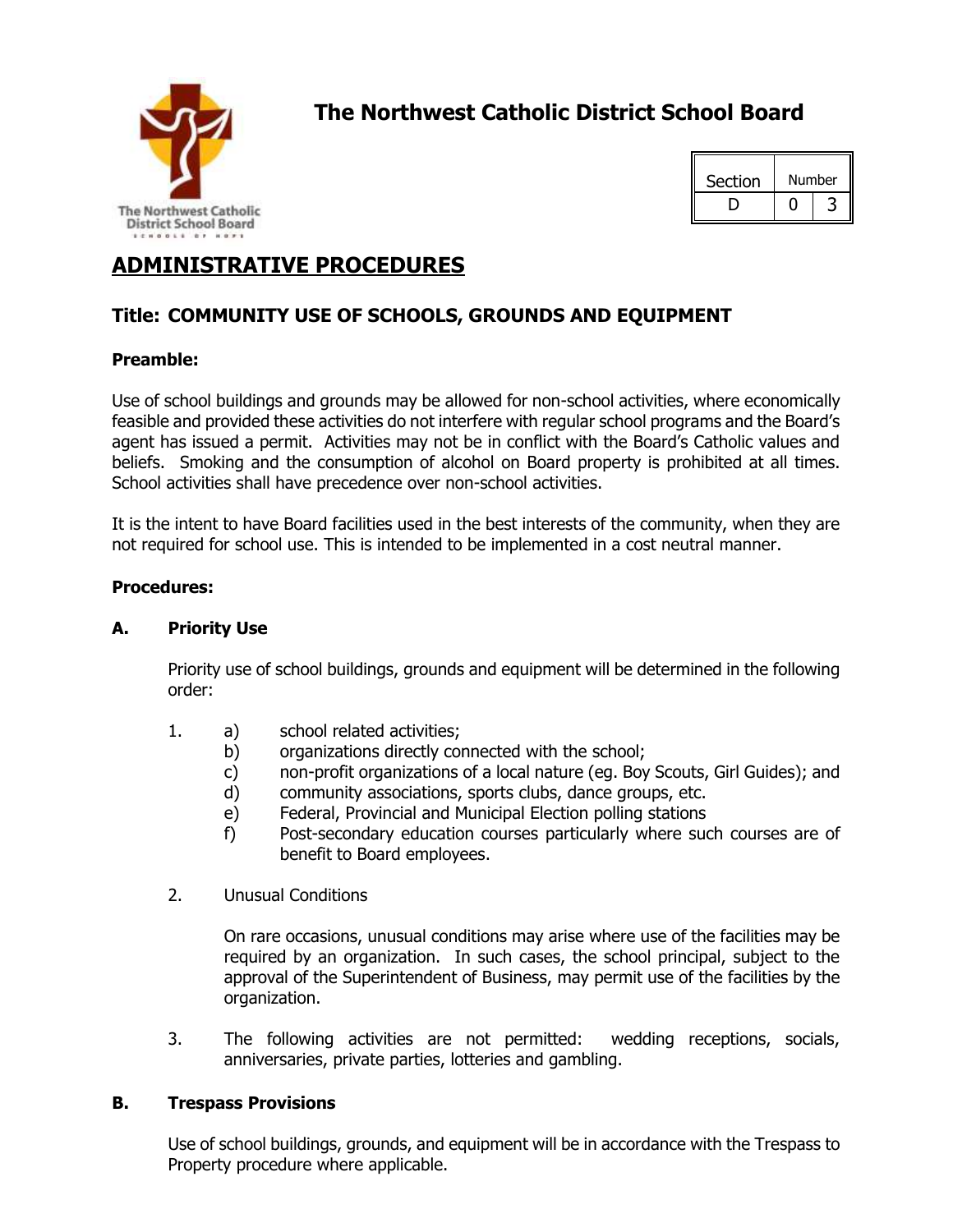### **C. User Fees**

Users are divided into two categories, non-profit and for profit. User fees for these two categories are defined as follows:

1) Category  $1 -$  non-profit

No charge for facilities, however, fees may be charged for equipment in accordance with C(2) below and for incremental custodial costs.

- i) Organized student groups;
- ii) Roman Catholic Church Community
- iii) Organized community youth groups such as Brownies, Cubs, minor athletics, science fairs, etc.
- iv) Organized groups for events where an instructor or facilitator does not charge fees for profit. Examples are as Bridge and hobby clubs, and sports.
- v) Special community functions such as public meetings and election polling stations.
- 2) Category  $2$  for profit

Rental fee for facilities and equipment as per the following rate schedule plus reimbursement for incremental custodial costs will apply.

| i)   | Classroom - | facility<br>equipment | \$25/hour<br>\$10/use   |
|------|-------------|-----------------------|-------------------------|
| ii)  | Gymnasium - | facility<br>equipment | \$50/hour<br>\$25/use   |
| iii) | Library -   | facility<br>equipment | \$35/hour<br>$$10/$ use |

Equipment is defined as TVs, and media players for classrooms and the library. For the gymnasium equipment is defined as athletic equipment, chairs and/or table. Groups will be responsible for any damage to facilities or equipment.

All other areas of the school with the exception of the washroom nearest the area of the school being used, are not available for use by community groups. This includes gymnasium change rooms, computer labs, and computers.

### **D. Application Procedure**

An online application exists to communicate the details of your request to utilize one of our locations. The web link can be found on the Board website as well on individual school websites.